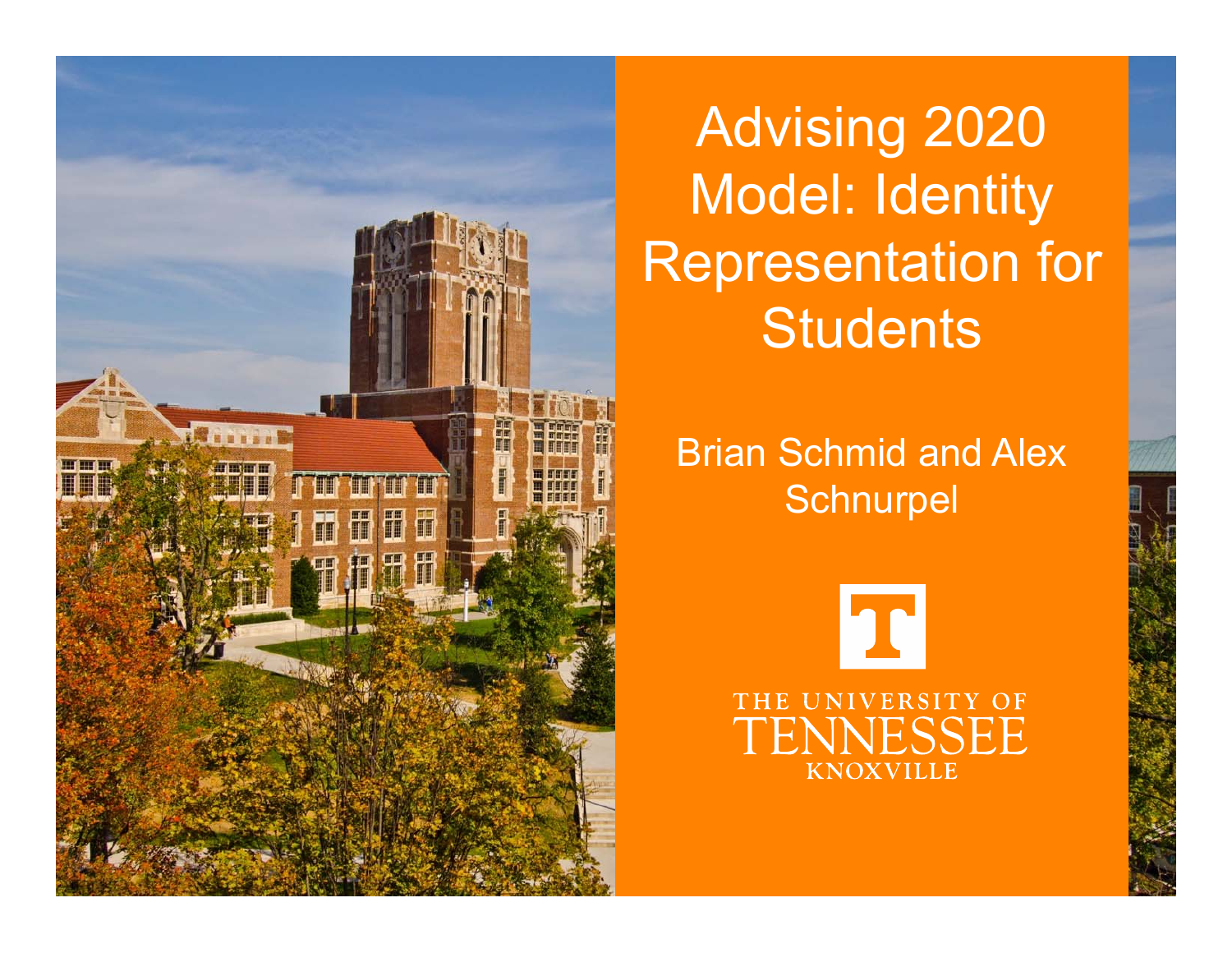## **Introduction**

**Identity**: the distinguishing character or personality of an individual (Merriam-Webster).

• Identities we base our presentation on: gender, race, LGBTQ+, international, athlete

Background:

• Knowledge garnered from our multiculturalism course and events that have transpired during our time on campus

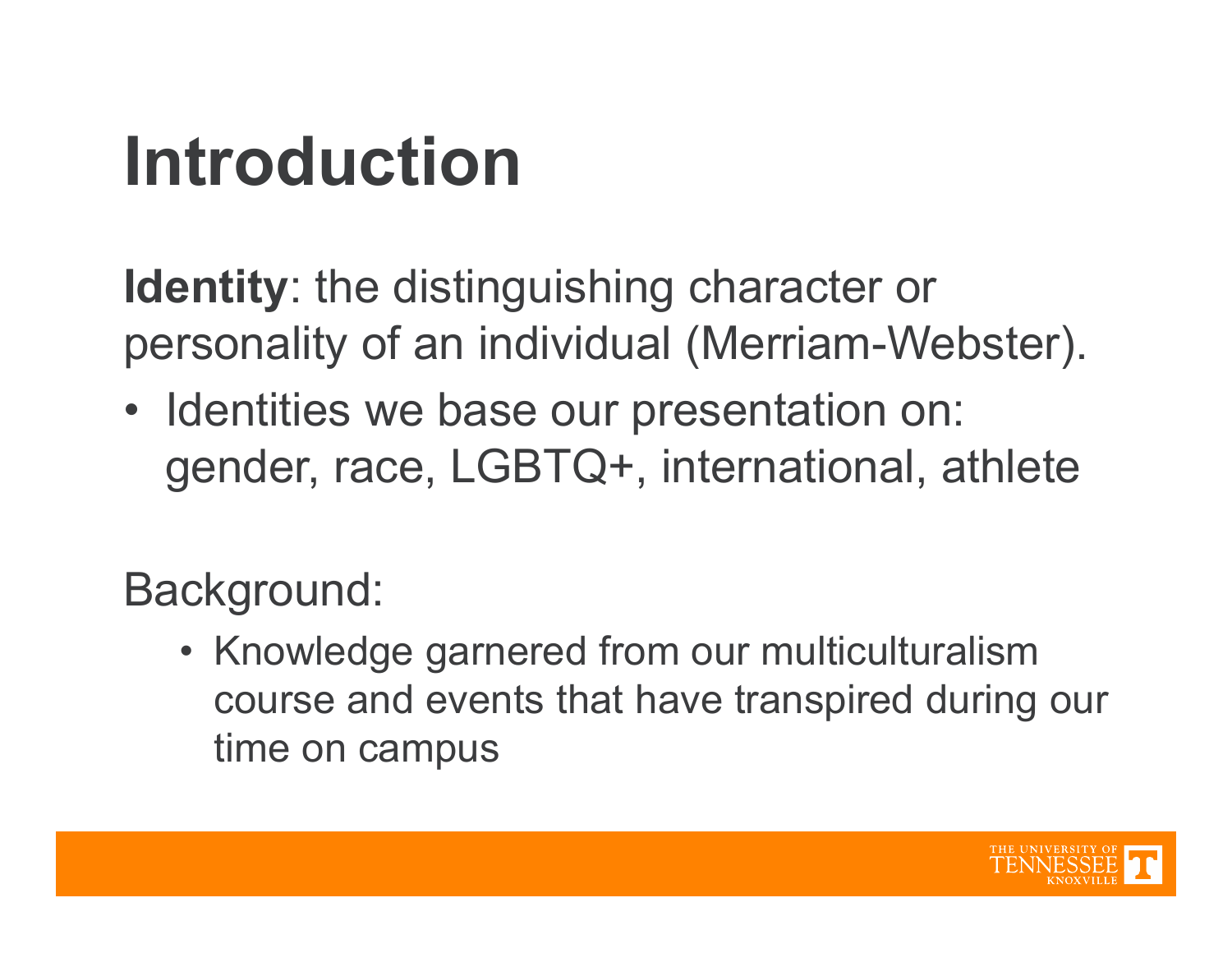### **Rationale**

- Academic advising represents one of the only functional units that meets with *all* undergraduate students at some point in their academic career
- Identity-based appointments can help send a message of openness, inclusion and support to our students
- If advisors are not prepared to engage with students possessing minoritized identities, these students may leave an appointment feeling further isolated from campus

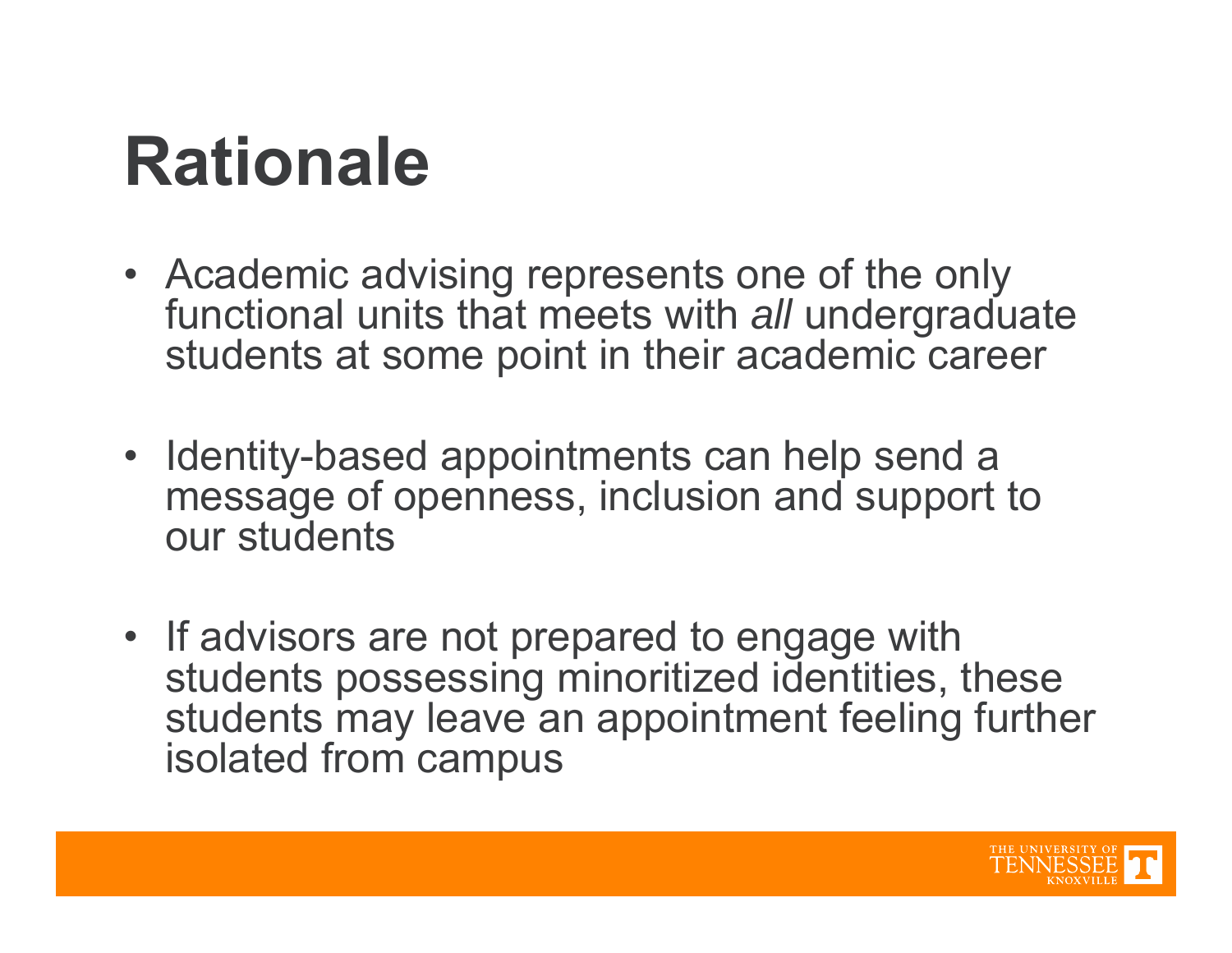## **Articles and Studies**

- • Laughter's (2014) theory of "microkindness"
- •Tajfel's (1981) social identity theory
- •Museus & Ravello's (2010) study
- •Huff & Harding (2007)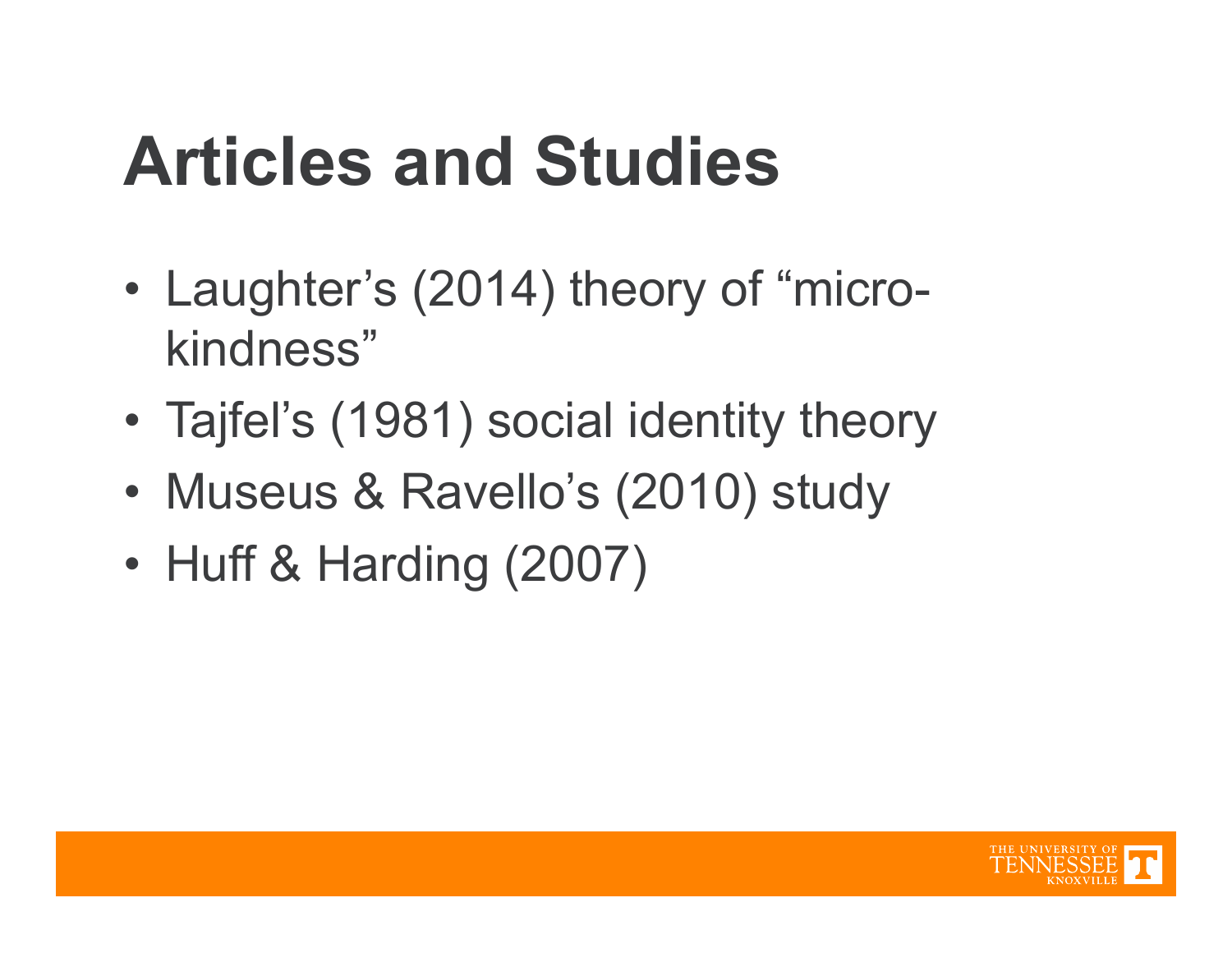## **Applications to Practice**

Potential implementation of programming that focuses directly on diversity and inclusion education for advisors, such as:

- $\bullet$  Required sensitivity and cultural competency training
- $\bullet$  Required Safe Zone training provided by Pride Center
- Suggestions about current literature related to diversity and equity in advising sent to advising community **listserv**
- Required attendance at, minimally, two pre-approved diversity and inclusion events each semester
- Organize student panels (volunteers) about experiences with marginalized identity(ies) on campus and suggestions for advisors
- • List of *willing* faculty/staff who possess marginalized identity(ies)

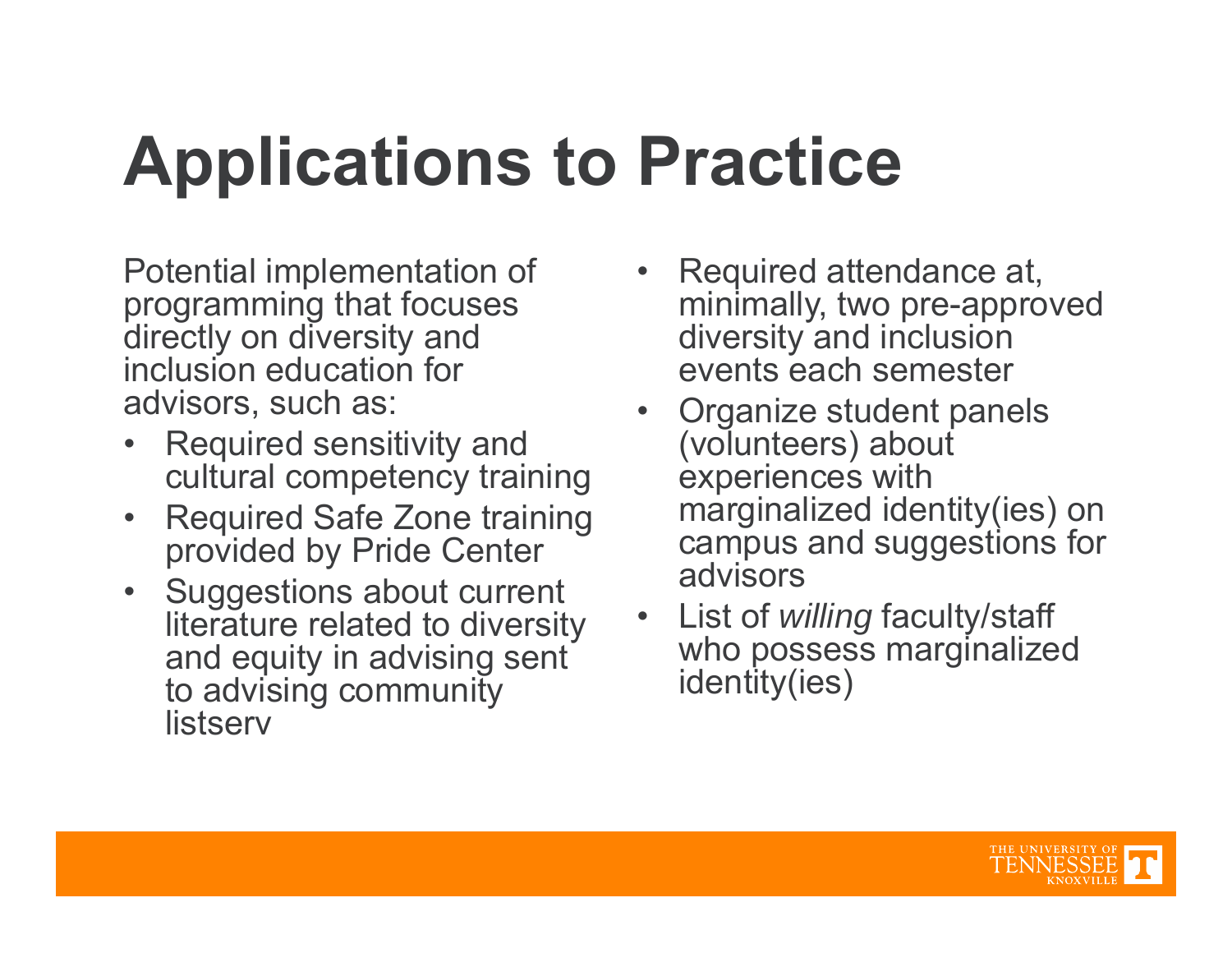# **Group Activity & Questions**

- Split into groups of 3-4
- •Discuss questions
- Share some thoughts from your group at the end
- How could these applications to practice be enacted in your office?
- Thoughts on possibility of connecting students to faculty/professors with similar identities?
- Suggestions for other ways to implement identity-based advising practices?